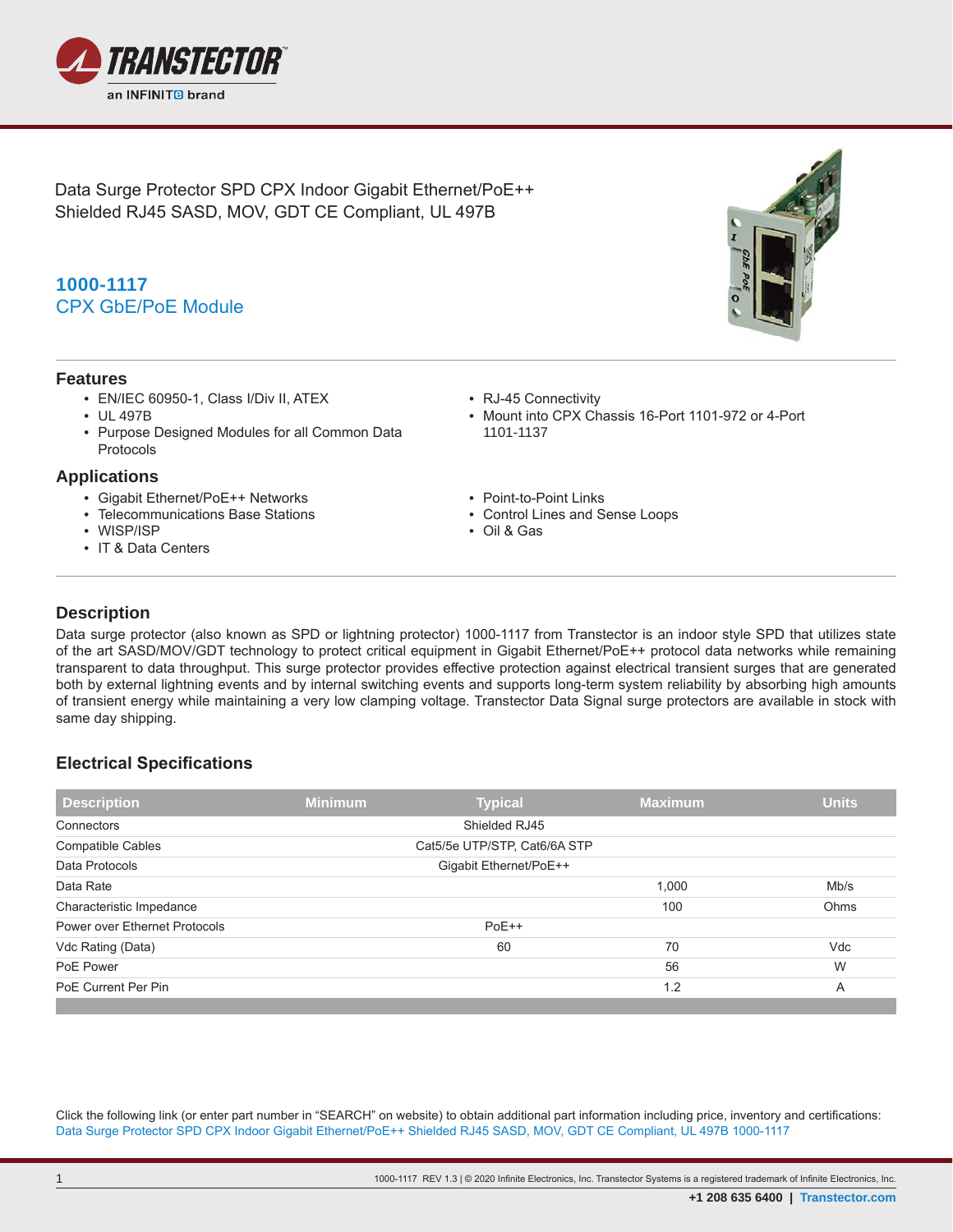

Data Surge Protector SPD CPX Indoor Gigabit Ethernet/PoE++ Shielded RJ45 SASD, MOV, GDT CE Compliant, UL 497B

## **1000-1117** CPX GbE/PoE Module

### **Surge Protection Specification**



| <b>Description</b>                              | <b>Minimum</b> | <b>Typical</b>             | <b>Maximum</b>       | <b>Units</b> |  |  |  |
|-------------------------------------------------|----------------|----------------------------|----------------------|--------------|--|--|--|
| <b>Surge Protection Technology</b>              |                | SASD, MOV, GDT             |                      |              |  |  |  |
| <b>Protected Pins</b>                           |                | [1,2], [3,6], [4,5], [7,8] |                      |              |  |  |  |
| <b>Protection Modes</b>                         |                | $L-G$                      |                      |              |  |  |  |
| 10/1000µs Surge Current                         |                |                            |                      |              |  |  |  |
| L-G                                             |                |                            | 100                  | A            |  |  |  |
| 8/20µs Surge Current                            |                |                            |                      |              |  |  |  |
| L-G                                             |                |                            | 10                   | kA           |  |  |  |
| Vpl 10/1000µs                                   |                |                            |                      |              |  |  |  |
| $L-G$                                           |                | 160 @ 100A                 |                      | Vpk          |  |  |  |
| Response Time                                   |                |                            | 5                    | ns           |  |  |  |
| <b>Mechanical Specifications</b><br><b>Size</b> |                |                            |                      |              |  |  |  |
| Height                                          |                | $0.99$ in                  | $[25.15 \text{ mm}]$ |              |  |  |  |

|           | 125.15 mm                    |  |  |
|-----------|------------------------------|--|--|
| $1.63$ in | $[41.4 \text{ mm}]$          |  |  |
| 2.48 in   | [62.99 mm]                   |  |  |
| 1 lbs     | $[453.59$ q]                 |  |  |
|           |                              |  |  |
|           | $-40$ to $+65$ deg C         |  |  |
|           | $-40$ to $+65$ deg C         |  |  |
|           | <b>Protection Module Bay</b> |  |  |
|           | 4-20 x 3/8" Plastite Screws  |  |  |
|           |                              |  |  |
| Yes       |                              |  |  |
| Yes       |                              |  |  |
| Yes       |                              |  |  |
|           | <u>0.99 in</u>               |  |  |

Click the following link (or enter part number in "SEARCH" on website) to obtain additional part information including price, inventory and certifications: Data Surge Protector SPD CPX Indoor Gigabit Ethernet/PoE++ Shielded RJ45 SASD, MOV, GDT CE Compliant, UL 497B 1000-1117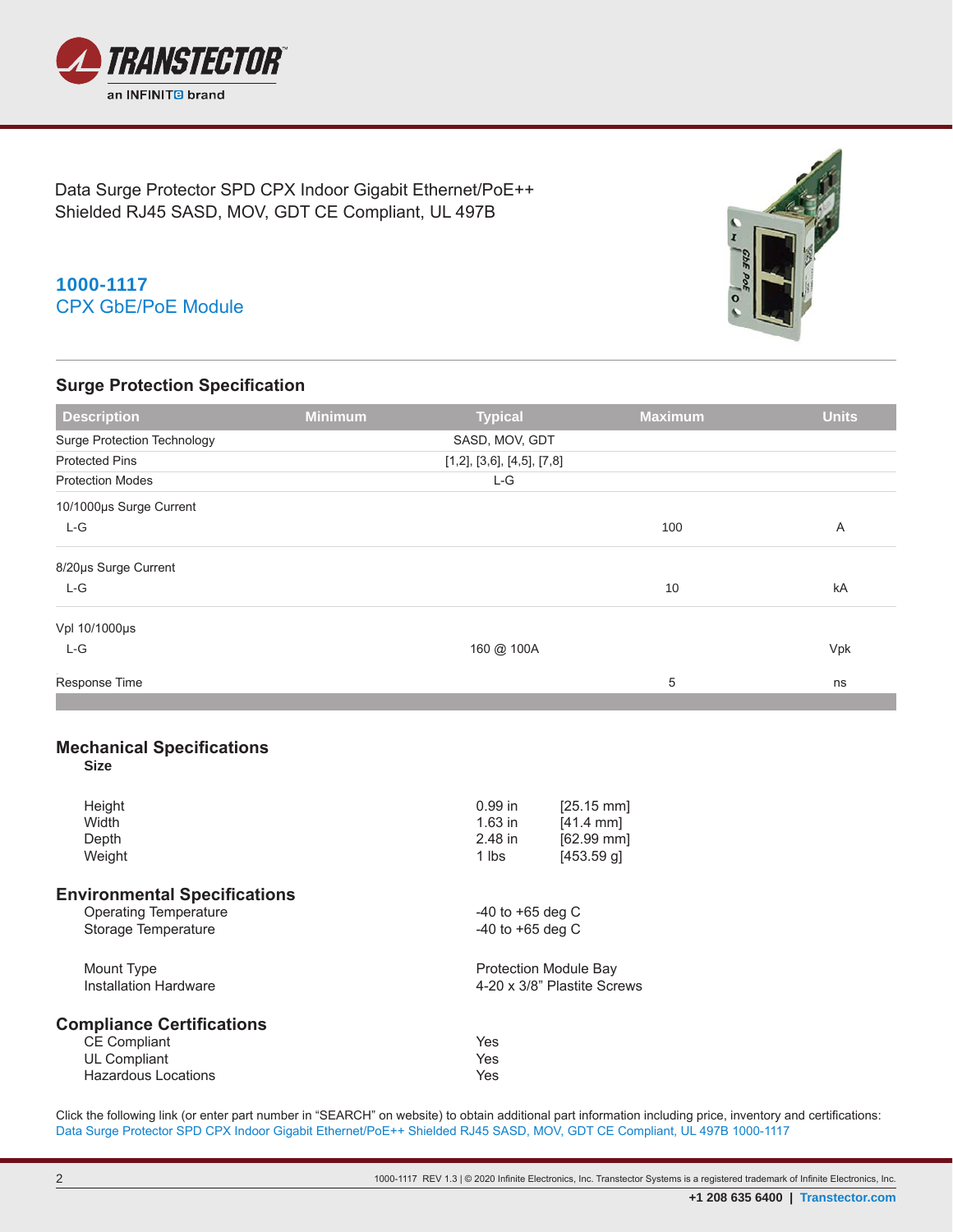

Data Surge Protector SPD CPX Indoor Gigabit Ethernet/PoE++ Shielded RJ45 SASD, MOV, GDT CE Compliant, UL 497B

## **1000-1117** CPX GbE/PoE Module



Certifications UL 497B

ETL 60950-1 Haz Loc Class 1 Division 2 Groups A,B,C,D T6 Class 1 Zone 2 AEx ec nC IIC T6 Gc Ex ec nC IIC T6 Gc II 3 G Ex ec nC IIC T6 Gc ITS14ATEX48147X ETL14CA101699377X

Transtector Systems specializes in protection of highly sensitive, low voltage equipment through its patented, non-degrading silicon diode technology and custom filters. Our power quality expertise translates into a diverse product offering including AC, DC, and signal applications as well as integrated cabinets, power distribution panels and EMP hardened devices.

Click the following link (or enter part number in "SEARCH" on website) to obtain additional part information including price, inventory and certifications: Data Surge Protector SPD CPX Indoor Gigabit Ethernet/PoE++ Shielded RJ45 SASD, MOV, GDT CE Compliant, UL 497B 1000-1117

URL: https://www.transtector.com/data-surge-protector-spd-cpx-indoor-gigabit-1000-1117-p.aspx

The information contained in this document is accurate to the best of our knowledge and representative of the part described herein. It may be necessary to make modifications to the part and/or the documentation of the part, in order to implement improvements. Transtector reserves the right to make such changes as required. Unless otherwise stated, all specifications are nominal. Transtector does not make any representation or warranty regarding the suitability of the part described herein for any particular purpose, and Transtector does not assume any liability arising out of the use of any part or documentation.